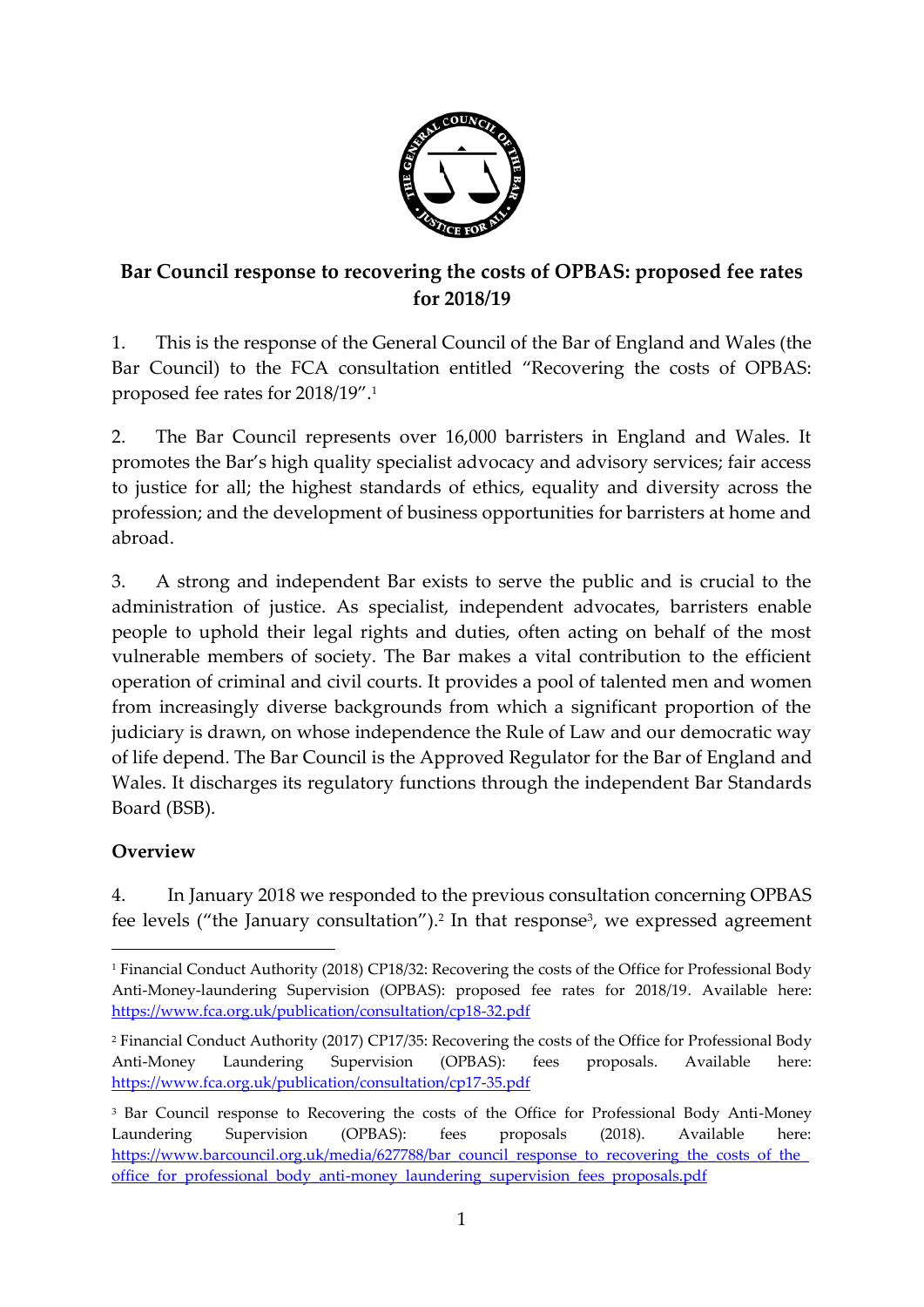with the principle of a minimum fee and indicated that we did not object to the sum proposed (which was, as now £5,000 per supervisor). That remains our position.

5. We identified a number of issues with the definition of *"supervised individuals"* proposed, but agreed - as did the BSB in its response to the January consultation<sup>4</sup> - that the fee calculation governing cost recovery should not be referable to total membership, but rather to the level of supervisory oversight required.

6. We note that the number of *"supervised individuals"* by the General Council of the Bar of England and Wales will fall comfortably below the threshold of 6,000. This view is shared by the BSB itself – see its answer to Q5 in the January consultation.

## **Q1: Do you have any comments on our proposed variable fee of £45.49 per supervised individual?**

7. We note that OPBAS have now amended this figure from £45.49 to £41.03.

8. We take no issue with the methodology proposed for the calculation of the feerate. We do however reiterate a general point made in our response to the January consultation, that the running costs have not to date been substantiated by data.

## **Q2: Do you agree that for fees purposes professional body supervisors should report the most recent count of supervised individuals in the 12 months ending 5 April each year and submit the figure to us by 31 October of the year preceding the relevant fee-year?**

9. We understand from the response of the BSB to the January consultation that the proposed reporting deadline would be capable of being met. We therefore have no additional comments to make on this topic.

**Bar Council<sup>5</sup> December 2018**

**.** 

<sup>4</sup> BSB response to Recovering the costs of the Office for Professional Body Anti-Money Laundering Supervision (OPBAS): fees proposals (2018). Available here: [https://www.barstandardsboard.org.uk/media/1912700/2018\\_01\\_04\\_opbas\\_fees\\_consultation\\_bsb\\_res](https://www.barstandardsboard.org.uk/media/1912700/2018_01_04_opbas_fees_consultation_bsb_response.pdf) [ponse.pdf](https://www.barstandardsboard.org.uk/media/1912700/2018_01_04_opbas_fees_consultation_bsb_response.pdf)

<sup>&</sup>lt;sup>5</sup> Prepared for the Bar Council by the Money Laundering Working Group.